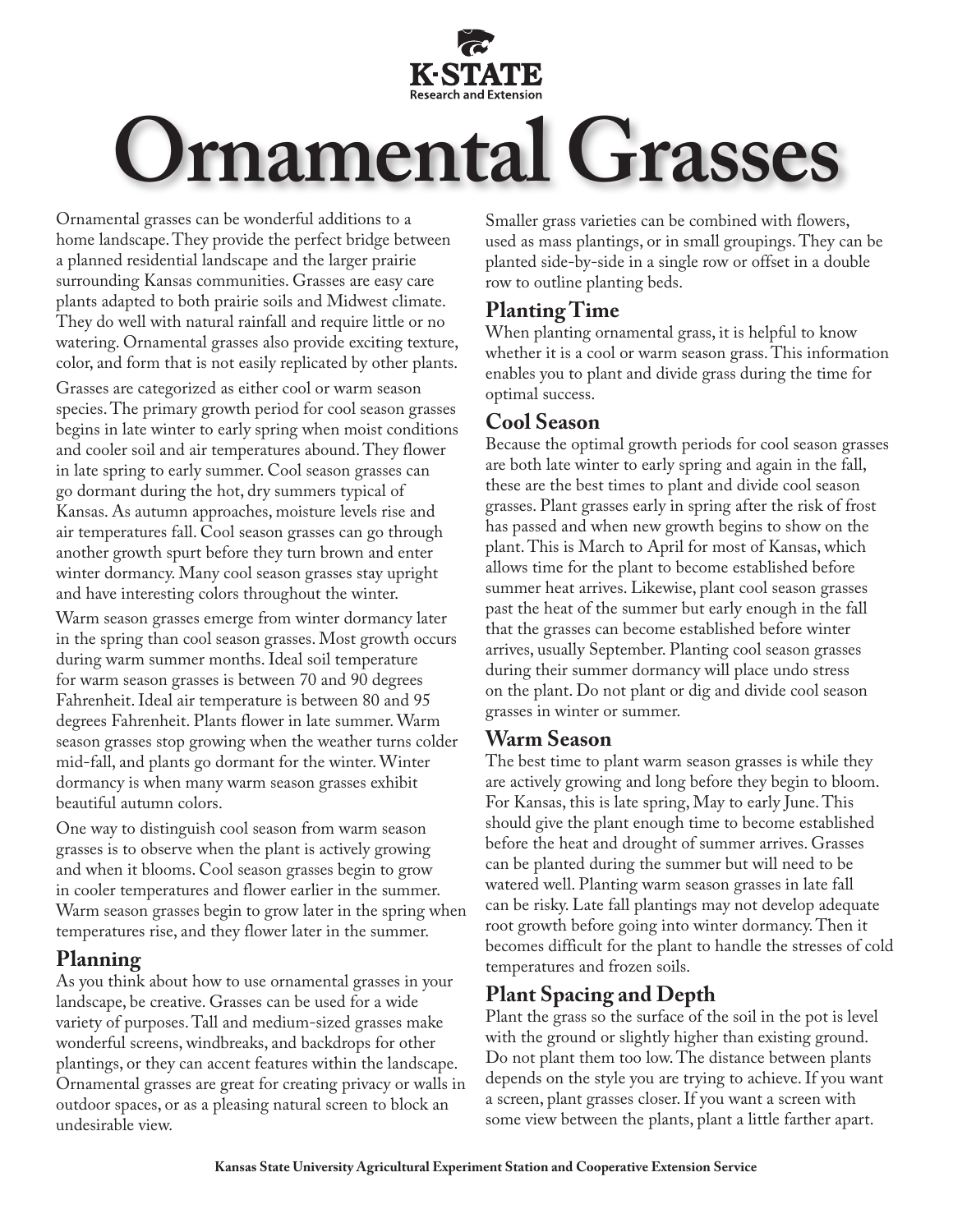The general rule of thumb is to space plants at a width equal to their eventual height. For example, if the eventual height of the grass is 36 inches, space them 36 inches apart (measured from the center of the base of each plant).

Water grass well to settle the soil and continue watering as needed until the plant is well established. New plants require extra care. Once established, normal rainfall should fulfill the water requirements of the ornamental grass.

#### **Care**

Grasses are easy to maintain in the landscape. The most important thing is to cut back the foliage each year. In Kansas, the best time to do this is late winter to early spring (February to March) before new growth starts to show. Trim to within 6 to 8 inches above the ground.

Grasses also need to be divided every so often. Depending on their growth rate and habit, this may be every three to five years. A good indicator is when the center of the plant begins to die out. Divide ornamental grasses when the plants are dormant, which is early spring for warm and cool season grasses. Cool season grasses also can be dug and divided in the fall.

The Kansas Healthy Yards and Communities program has four videos demonstrating proper care and maintenance

and the beauty of ornamental grasses. Search for them at www.KansasGreenYards.org. Or find them here:

*Pruning Ornamental Grass*: http://goo.gl/orheh

*Dividing Ornamental Grass*: http://goo.gl/9btpQ *Ornamental Grass Have Interesting Seed Heads*: http://goo. gl/ajixK

#### *Ornamental Grasses Come in Lots of Shapes and Textures*: http://goo.gl/66gEF

Visit www.KSUTurf.org to find full color pictures, records of growth, and descriptions of each variety. Find the Ornamental Grasses link within the list of publications in the homeowner's section under the Publications and Resources tab at KSUTurf.org. You will find pictures of the best performing grasses on the Prairie Bloom list at www. prairiestarflowers.com.

Ornamental grasses are not only water wise, but they provide both food and shelter for wildlife. The possibilities are endless for what you can achieve with ornamental grasses. There is an ornamental grass to suit any spot in your landscape. Keep in mind that both cool season and warm season grasses work in the Kansas climate. Experiment with them and enjoy the beauty they can bring to your yard.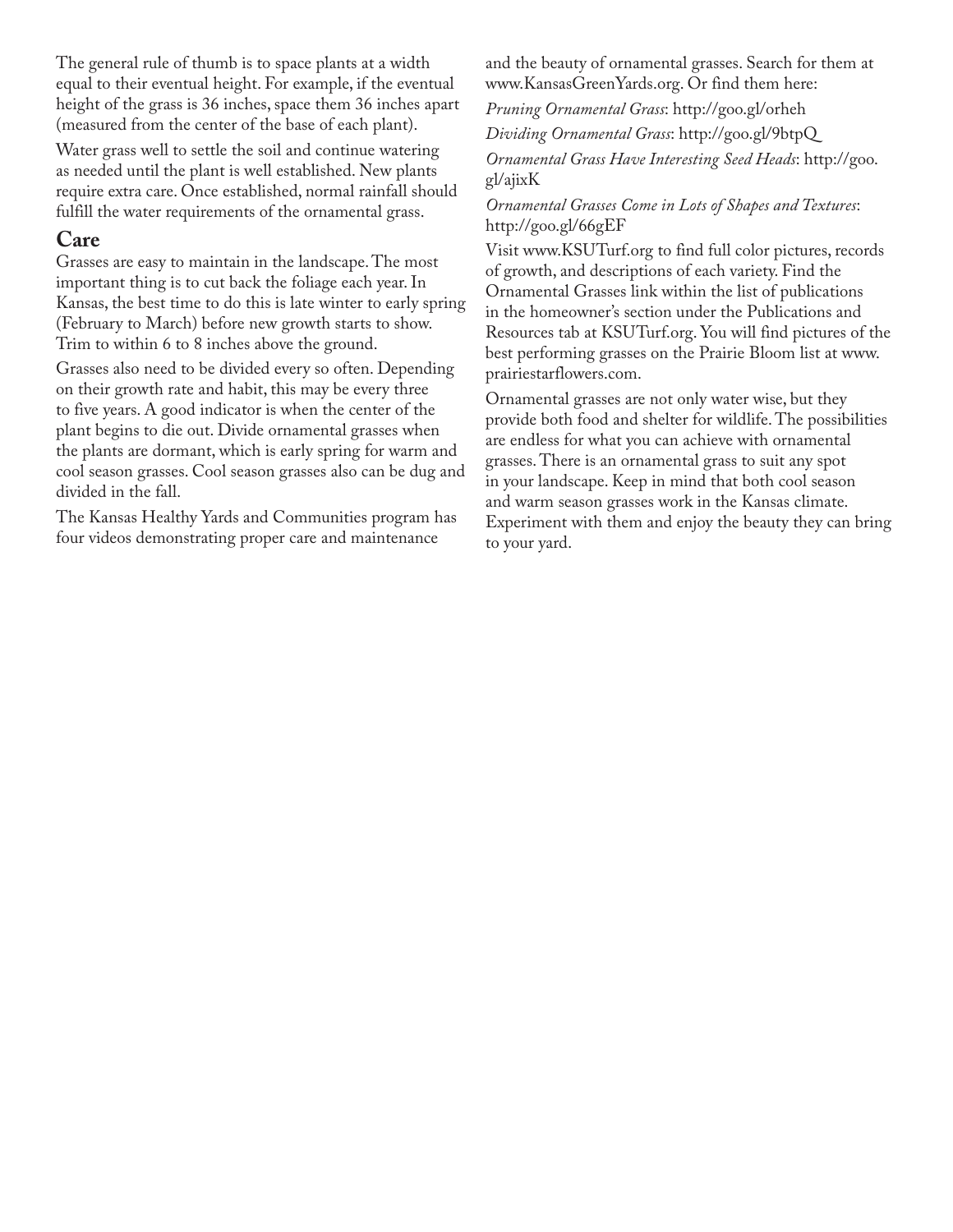#### **Ornamental Grasses**

| <b>Genus Species</b>                              | <b>Common</b><br>Name                    | <b>Cultivar</b>               | <b>Flower</b>                       | <b>Planting</b><br><b>Location</b> | <b>Height</b><br>to<br>Top of<br><b>Foliage</b> | <b>Height</b><br>tō<br><b>Top of</b><br>Flower | <b>Plant</b><br><b>Width</b> | Cool<br>Season/<br>Warm<br>Season<br>Grass | <b>Week</b><br>of 1st<br><b>Bloom</b> |
|---------------------------------------------------|------------------------------------------|-------------------------------|-------------------------------------|------------------------------------|-------------------------------------------------|------------------------------------------------|------------------------------|--------------------------------------------|---------------------------------------|
| Arundo donax                                      | Variegated<br><b>Giant Reed</b><br>Grass | Variegata                     | Tan                                 | Sun                                | 13'                                             | 14'                                            | 7'                           | Warm                                       | 31                                    |
| Calamagrostis<br>x acutiflora                     | Feather<br><b>Reed Grass</b>             | Avalanche                     | Tan                                 | Sun                                | 18''                                            | 38''                                           | 21''                         | Cool                                       | 23                                    |
| Calamagrostis<br>x acutiflora                     | Feather<br><b>Reed Grass</b>             | Karl<br>Foerster              | Tan                                 | Sun                                | 24''                                            | 56"                                            | 20''                         | Cool                                       | 23                                    |
| Calamagrostis<br>x acutiflora                     | Feather<br><b>Reed Grass</b>             | Overdam                       | Pink to<br>tan                      | Sun                                | 25''                                            | 43"                                            | 26''                         | Cool                                       | 23                                    |
| Eragrostis<br>elliotii                            | Lovegrass                                | Wind<br>Dancer                | Tan                                 | Sun                                | 40''                                            | 53''                                           | 30''                         | Warm                                       | 26                                    |
| Miscanthus<br>sinensis                            | Japanese<br><b>Silver Grass</b>          | Adagio                        | Reddish<br>to tan                   | Sun                                | 45"                                             | 56"                                            | 62''                         | Warm                                       | 32                                    |
| <b>Miscanthus</b><br>sinensis                     | Maiden<br>Grass                          | Graziella                     | White                               | Sun                                | 43"                                             | 72"                                            | 39''                         | Warm                                       | 32                                    |
| <b>Miscanthus</b><br>sinensis                     | Maiden<br>Grass                          | Little Kitten                 | Tan                                 | Sun                                | 42''                                            | 40''                                           | 54''                         | Warm                                       | 32                                    |
| <b>Miscanthus</b><br>sinensis                     | Maiden<br>Grass                          | Little Zebra                  | Tan                                 | Sun                                | 51''                                            | 51''                                           | 72''                         | Warm                                       | 36                                    |
| Miscanthus<br>sinensis                            | Maiden<br>Grass                          | Malepartus                    | Purple<br>pink<br>turning<br>silver | Sun                                | 39''                                            | 73''                                           | 36''                         | Warm                                       | 34                                    |
| <b>Miscanthus</b><br>sinensis var.<br>condensatus | Maiden<br>Grass                          | Cabaret                       | Pinkish<br>white                    | Sun                                | 63''                                            | 87''                                           | 48"                          | Warm                                       | 33                                    |
| Molinia<br>arundinacea                            | Purple Moor<br>Grass                     | Skyracer                      | Purple<br>to tan                    | Sun                                | 29''                                            | 78''                                           | 28''                         | Cool                                       | 25                                    |
| Panicum<br>virgatum                               | Switchgrass                              | Cloud Nine                    | Tan                                 | Sun                                | 78"                                             | 93''                                           | 90''                         | Warm                                       | 31                                    |
| Panicum<br>virgatum                               | Switchgrass                              | <b>Dallas</b><br><b>Blues</b> | Pink                                | Sun                                | 78"                                             | 80''                                           | 78''                         | Warm                                       | 32                                    |
| Panicum<br>virgatum                               | Switchgrass                              | Northwind                     | Tan                                 | Sun                                | 51''                                            | 60"                                            | $30''$                       | Warm                                       | 31                                    |
| Pennisetum<br>orientale                           | Oriental<br>Fountain<br>Grass            | Karley Rose                   | Pink                                | Sun                                | 36''                                            | 44''                                           | 59"                          | Warm                                       | 25                                    |
| Saccharum<br>ravennae                             | Hardy<br>pampas<br>grass                 |                               | Tan                                 | Sun                                | 64"                                             | 12'4''                                         | $63''$                       | Warm                                       | 33                                    |
| Schizachyrium<br>scoparium                        | Little<br>Bluestem                       |                               | Tan                                 | Sun                                | 16''                                            | 30''                                           | $14''$                       | Warm                                       | 32                                    |
| Sporobolus<br>heterolepis                         | Prairie<br>Dropseed                      |                               | Tan                                 | Sun                                | 15''                                            | $38''$                                         | $16''$                       | Warm                                       | 28                                    |

For more information, visit our website at www.KSUTurf.org. You will find full color pictures, records of growth, and descriptions of each variety within the list of publications in the Homeowner's section under the Publications and Resources tab.